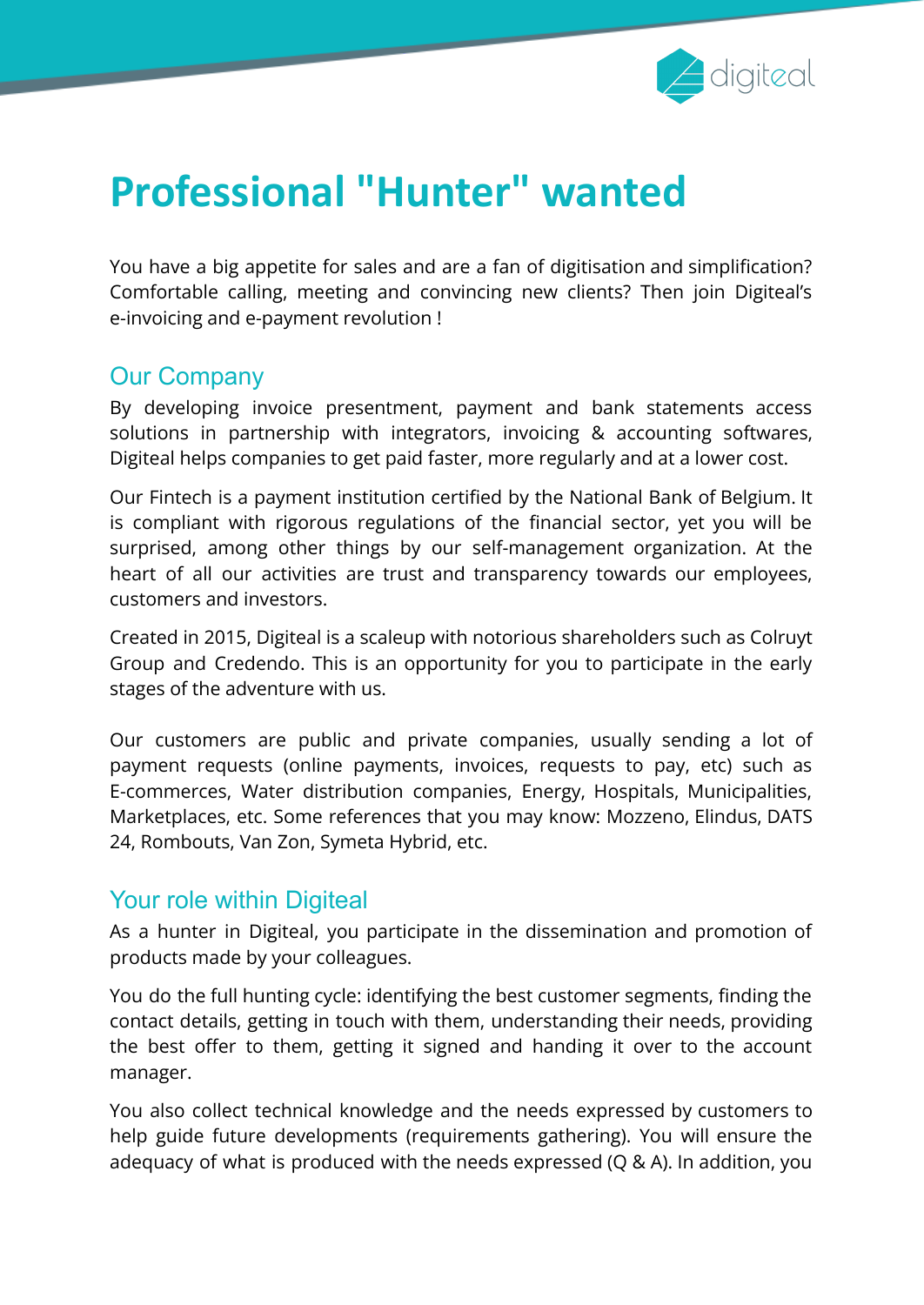

will participate in content development and marketing material shaping with the help of our graphic / community managers (Marketing).

The developed products are aimed at the European market and some occasional travel may be required. However, the main activities and contacts will be done in Belgium (Wallonia, Flanders & Brussels) or remotely (phone, email, video conferencing) mostly in Dutch, English and eventually French.

We are a small company so if you are capable of providing a helping hand on different levels, it would be an extra advantage.

#### Your profile

You have a degree in Commercial Engineering or equivalent experience.

You have a minimum of 5 years of solid experience as a hunter and you are a good negotiator.

You want to get involved in a business project strongly focused on collective intelligence and self-management. You are able to be autonomous but also to be a teamplayer.

#### **You master the following technical fields:**

- Hunting
- Marketing
- Negotiation
- Market Access Strategy

Nice to have:

- Farming
- Experience with major Accounts

Dutch is your mother tongue or equivalent by training.

Proficiency in English is also required.

Additional points if you also know :

- Loads of contacts within our industry
- Experience in the financial sector (e-invoicing or e-payment)
- NL/ FR / DE / ES / IT